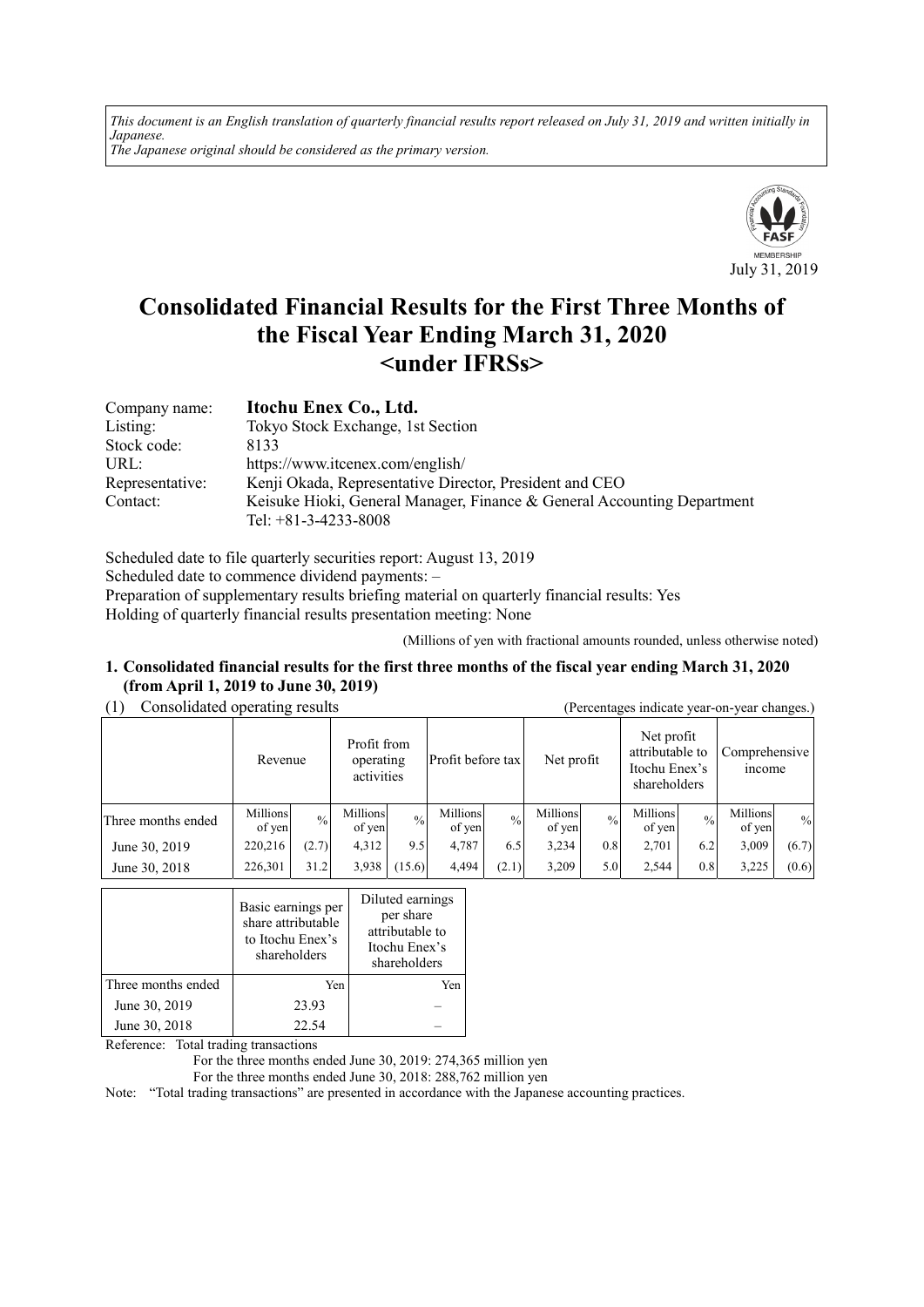### (2) Consolidated financial position

|                | Total assets    | Total equity    | Total shareholders'<br>equity | Ratio of shareholders'<br>equity to total assets |
|----------------|-----------------|-----------------|-------------------------------|--------------------------------------------------|
| As of          | Millions of yen | Millions of yen | Millions of yen               | $\frac{0}{0}$                                    |
| June 30, 2019  | 400,018         | 143,105         | 121,134                       | 30.3                                             |
| March 31, 2019 | 374,373         | 144,566         | 122,290                       | 32.7                                             |

## **2. Cash dividends**

|                                                    | Annual cash dividends per share |                        |                   |                 |       |  |  |
|----------------------------------------------------|---------------------------------|------------------------|-------------------|-----------------|-------|--|--|
|                                                    | First quarter-end               | Second quarter-<br>end | Third quarter-end | Fiscal year-end | Total |  |  |
| Fiscal year ended                                  | Yen                             | Yen                    | Yen               | Yen             | Yen   |  |  |
| March 31, 2019                                     | —                               | 20.00                  | $\equiv$          | 22.00           | 42.00 |  |  |
| Fiscal year ending<br>March 31, 2020               | –                               |                        |                   |                 |       |  |  |
| Fiscal year ending<br>March 31, 2020<br>(Forecast) |                                 | 21.00                  |                   | 21.00           | 42.00 |  |  |

Note: Revisions to the forecasts of cash dividends most recently announced: None

## **3. Consolidated earnings forecasts for the fiscal year ending March 31, 2020 (from April 1, 2019 to March 31, 2020)**

| $(110 \text{m} \, \text{A} \text{p} \text{m} \, \text{I}, 2012 \text{w} \, \text{m} \text{a} \text{cm} \, \text{J}, 2020)$<br>(Percentages indicate year-on-year changes.) |                 |       |                                     |       |                   |       |                                                                                             |               |                                             |
|----------------------------------------------------------------------------------------------------------------------------------------------------------------------------|-----------------|-------|-------------------------------------|-------|-------------------|-------|---------------------------------------------------------------------------------------------|---------------|---------------------------------------------|
|                                                                                                                                                                            | Revenue         |       | Profit from operating<br>activities |       | Profit before tax |       | Net profit<br>attributable to Itochu attributable to<br>Enex's shareholders I Itochu Enex's |               | Basic earnings<br>per share<br>shareholders |
|                                                                                                                                                                            | Millions of yen |       | % Millions of yen                   |       | % Millions of yen |       | % Millions of yen                                                                           | $\frac{0}{0}$ | Yen                                         |
| Six months ending<br>September 30, 2019                                                                                                                                    |                 |       |                                     |       |                   |       |                                                                                             |               |                                             |
| Fiscal year ending<br>March 31, 2020                                                                                                                                       | 1,000,000       | (0.7) | 16,500                              | (7.6) | 19,200            | (1.1) | 11,800                                                                                      | 2.1           | 104.54                                      |

Note: Revisions to the consolidated earnings forecasts most recently announced: None

The Company's performance is evaluated on a fiscal year basis. Accordingly, consolidated earnings forecasts for the first six months of fiscal year are not prepared.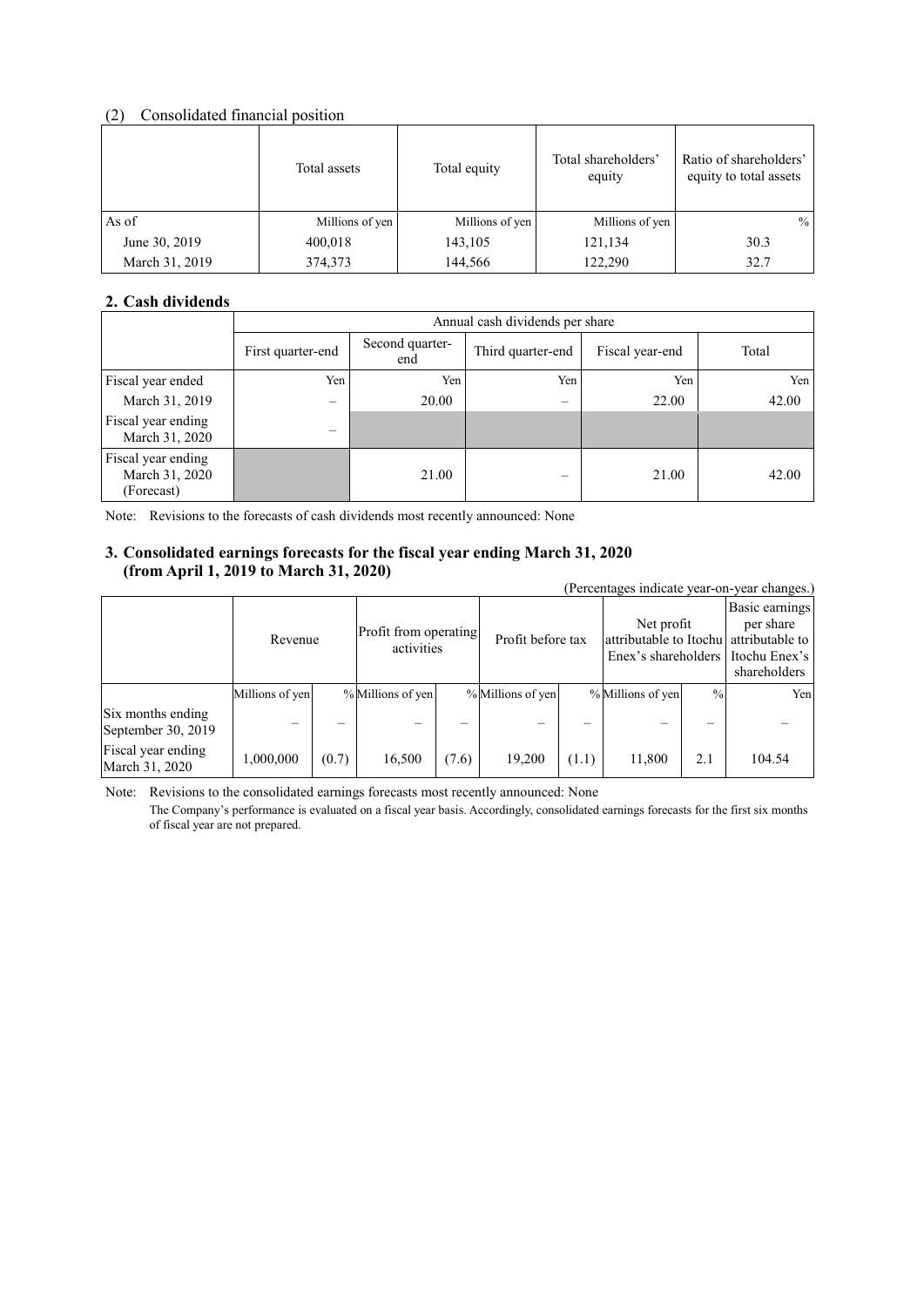#### **\* Notes**

- (1) Changes in significant subsidiaries during the period (changes in specified subsidiaries resulting in the change in scope of consolidation): None
- (2) Changes in accounting policies and changes in accounting estimates
	- a. Changes in accounting policies required by IFRSs: Yes
	- b. Changes in accounting policies other than the above: None
	- c. Changes in accounting estimates: None
	- (Note) For details, please refer to "2. Condensed Quarterly Consolidated Financial Statements and Significant Notes Thereto, (6) Changes in Accounting Policies" on page 14 of the attached materials.
- (3) Number of issued shares (common stock)
	- a. Total number of issued shares at end of period (including treasury stock)

| As of June 30, 2019  | 116,881,106 shares |
|----------------------|--------------------|
| As of March 31, 2019 | 116,881,106 shares |

b. Number of treasury stock at end of period

| As of June 30, 2019  | 4,002,462 shares |
|----------------------|------------------|
| As of March 31, 2019 | 4,002,462 shares |

c. Average number of outstanding shares during period (cumulative from the beginning of the fiscal year)

| For the three months ended June 30, 2019 | 112,878,644 shares |
|------------------------------------------|--------------------|
| For the three months ended June 30, 2018 | 112,878,971 shares |
|                                          |                    |

- \* Quarterly financial results reports are exempt from quarterly review conducted by certified public accountants or an audit corporation.
- \* Proper use of earnings forecasts, and other special notes

(Caution regarding forward-looking statements and others)

The forecasts and other forward-looking statements in this report are based on information currently available to the Company and on certain assumptions deemed to be reasonable by the Company. Actual business and other results may significantly differ from these forecasts due to various factors.

Please refer to "1. Qualitative Information Regarding Results for the First Three Months, (3) Explanation of Consolidated Earnings Forecasts and Other Forward-Looking Statements" on page 6 of the attached materials for the suppositions that form the assumptions for earnings forecasts and cautions concerning the use thereof.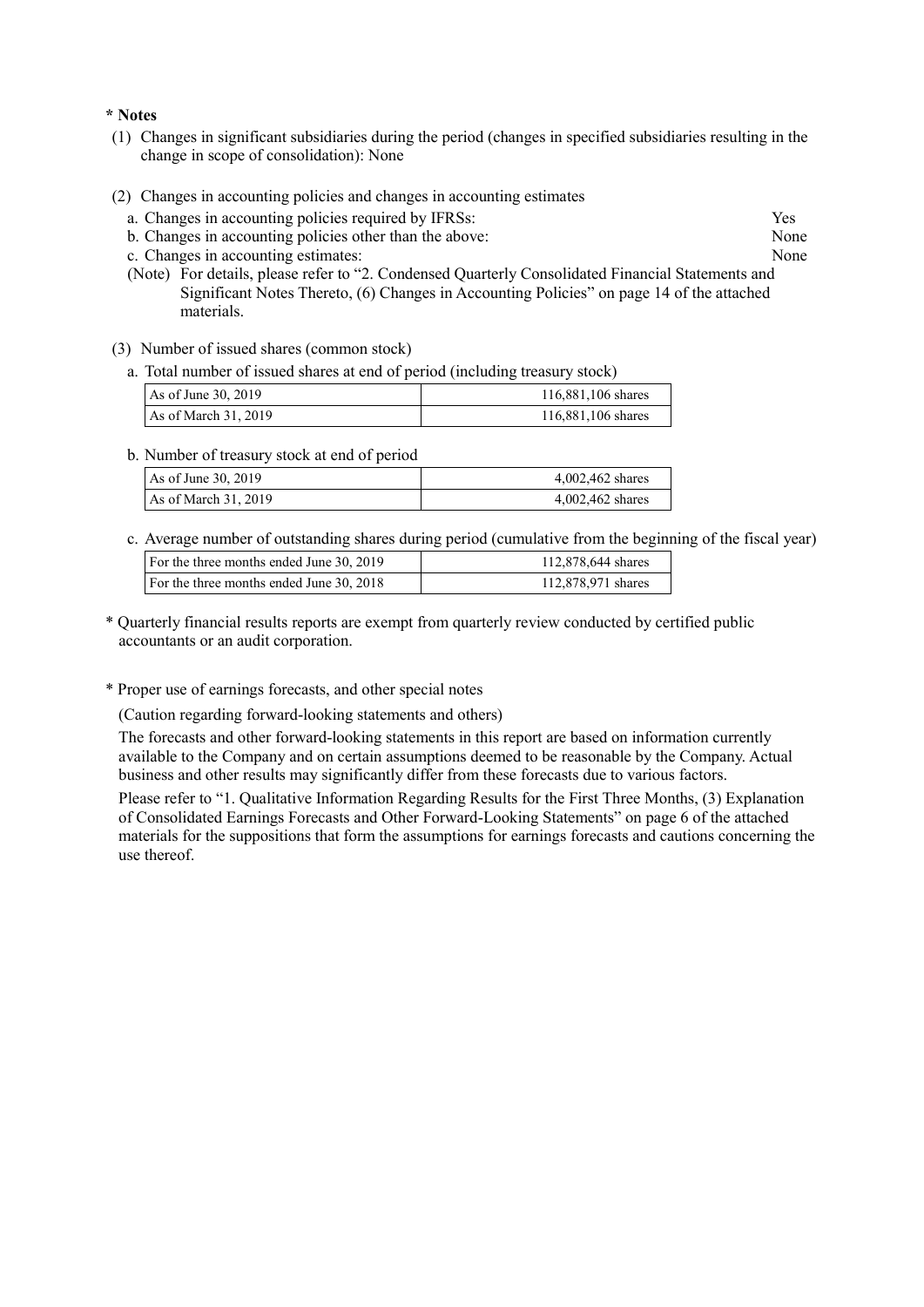**Contents of Attached Materials** 

| (3) Explanation of Consolidated Earnings Forecasts and Other Forward-Looking Statements  6 |  |
|--------------------------------------------------------------------------------------------|--|
| 2. Condensed Quarterly Consolidated Financial Statements and Significant Notes Thereto  7  |  |
|                                                                                            |  |
|                                                                                            |  |
|                                                                                            |  |
|                                                                                            |  |
| (5) Notes on Uncertainties of Entity's Ability to Continue as Going Concern 14             |  |
|                                                                                            |  |
|                                                                                            |  |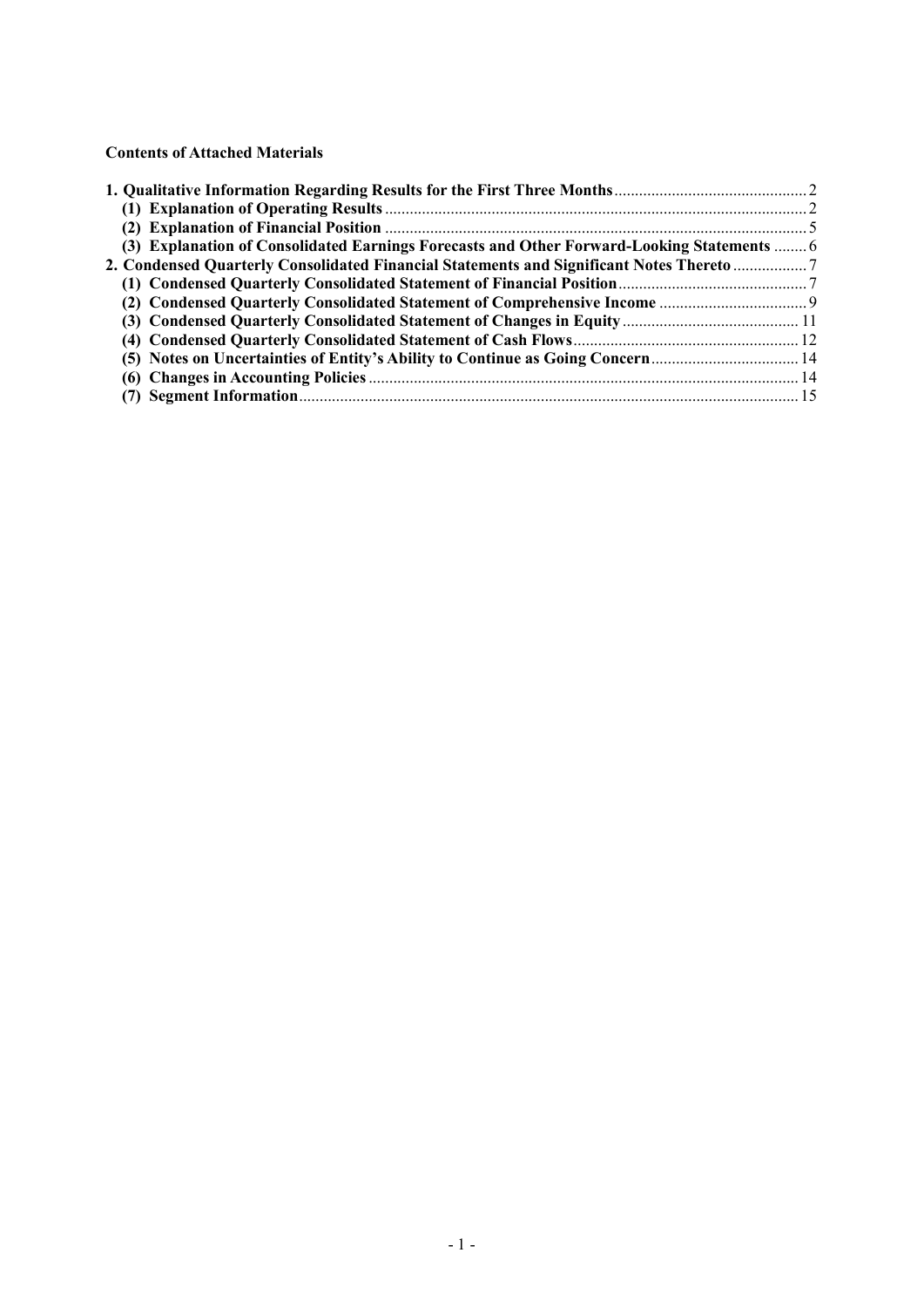## **1. Qualitative Information Regarding Results for the First Three Months**

## **(1) Explanation of Operating Results**

The Group has adopted IFRS 16 "Leases" from the first quarter ended June 30, 2019. For the details of the impact of the adoption of IFRS 16, please refer to "2. Condensed Quarterly Consolidated Financial Statements and Significant Notes Thereto, (6) Changes in Accounting Policies."

#### 1) Results of operations

During the three months ended June 30, 2019, the tone of the Japanese economy was one of moderate recovery. However, the outlook for the economy remained uncertain due to risks of a slowdown in the global economy, stemming from such issues as the impact on the global economy of the United States-China trade issue trend and uncertainties in overseas economies.

In addition, Japan's energy industry has been encountering drastically changing circumstances, particularly with respect to consolidation of major oil companies, market entry by companies from other industries as a result of Japan having fully liberalized retail power and city gas sales, alliances forged across industry lines, and mounting worldwide awareness of climate change.

In this environment, the Itochu Enex Group established its two-year medium-term business plan "Moving 2020 Horizons." Through its medium-term business plan the Group is aiming to enter its next stage, which will involve marshaling Group strengths, and is accordingly positioning the next two years as a period for achieving further rapid progress by leveraging the foundations it has developed thus far.

#### Overview of medium-term business plan

1. Name of the plan: Moving 2020 Horizons



#### 2. Period: Two years (FY2019 to FY2020)

#### 3. Basic policy: *Promotion of Growth Strategies*

- (1) Maintaining and deepening the revenue base: Pursue Group synergy and further cultivate customer base.
- (2) Making inroads overseas and in peripheral fields: Proactively invest in overseas businesses and promote M&A of peripheral businesses.
- (3) Creating new businesses: Promote environmental businesses and so on.

#### *Evolution of the Organizational Base*

- (1) Strengthening Group management: Advance consolidated management and construct effective governance management structures.
- (2) Human resource strategies for growth: Promote diversity and nurture global human resources.
- (3) Promoting innovation: Pursue more efficient operations in existing business and promote digital solutions.
- 4. Quantitative plan (FY2020):
	- (1) Net profit attributable to Itochu Enex's shareholders: ¥12.5 billion
	- (2) ROE: 9.0% or above
	- (3) Dividend payout ratio: 40% or above
	- (4) Planned investment (2-year total): ¥60.0 billion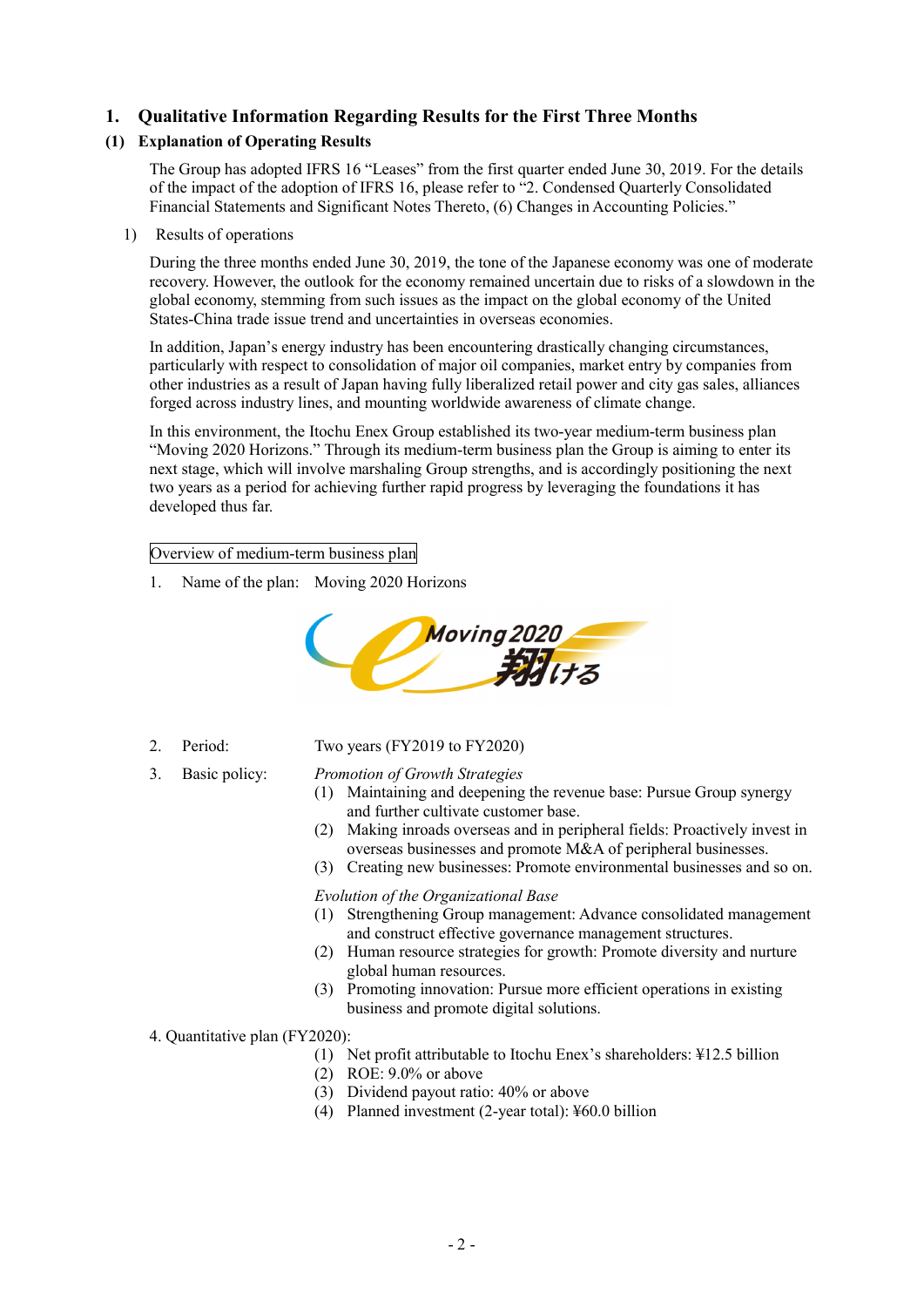The operating results for the three months ended June 30, 2019 are as follows.

Revenue was ¥220,216 million (down 2.7% year on year), due mainly to the impact resulting from the decrease in sales volumes of domestic petroleum products in the Life & Industrial Energy Division.

Profit from operating activities was ¥4,312 million (up 9.5% year on year), due mainly to the Life & Industrial Energy Division having encountered robust sales in the retail market for petroleum products and the increased profit in the car dealer business.

Net profit attributable to Itochu Enex's shareholders was  $\frac{1}{2}$ ,701 million (up 6.2% year on year).

#### 2) Results of operations by segment

Results of operations by segment are as follows. Following the reorganization of the Group carried out on April 1, 2019, the reportable segments have changed. As part of the reorganization, the Mobility Life Department was included in the Life & Industrial Energy Division.

In line with this, the classification of reportable segments has been changed from the previous Home-Life Division, Life & Industrial Energy Division, Power & Utility Division and Mobility Life Department to the Home-Life Division, Life & Industrial Energy Division and Power & Utility Division from the first quarter ended June 30, 2019.

For that reason, the year-on-year comparisons have been recalculated based on the reportable segments as they exist after the reorganization.

#### **Home-Life Division**

In the Home-Life Division during the three months ended June 30, 2019, the number of customers under direct LP gas supply contracts increased by around 3,000 to approximately 553,000. Although volume of direct sales remained largely unchanged in comparison with the previous year, sales volume of LP gas fell year on year mainly due to lower sales volume brought about by decreasing demand with respect to auto gas.

Regarding sales of electricity for households, the division promoted the expansion of the customer base by focusing mainly on sales of combined LP gas and electricity supply packages. As a result, the number of supply contracts increased by around 5,000 for a total of approximately 86,000.

In peripheral areas other than LP gas, volume and revenue decreased year on year, having recoiled from the higher results achieved in the corresponding period of the previous fiscal year due to special factors in the industrial gas sales business and the container inspection business.

As a result of these activities, the operating results for the three months ended June 30, 2019 are as follows.

Revenue was ¥19,819 million (down 10.4% year on year), due mainly to the decrease in the sales volume of LP gas.

Profit from operating activities was ¥555 million (down 28.4% year on year), due mainly to a reduced sales volume for LP gas and additional expenses associated with restructuring by subsidiaries.

Net profit attributable to Itochu Enex's shareholders was ¥501 million (down 8.1% year on year), due mainly to the same reasons as the impacts on profit from operating activities described above.

#### **Life & Industrial Energy Division**

During the three months ended June 30, 2019, the Life & Industrial Energy Division adopted a new organizational framework, which has involved establishing the Environmental Business Department in operation from this fiscal year, and transferring the automotive business out of the Mobility Life Department.

In the Group's Car-Life Stations  $(CS)^*$ <sup>1</sup> business, which has a high level of engagement with people in local communities, we need to address changes in the business environment brought about by structural downturn in demand for oil. As such, we will provide various services with the aim of making full use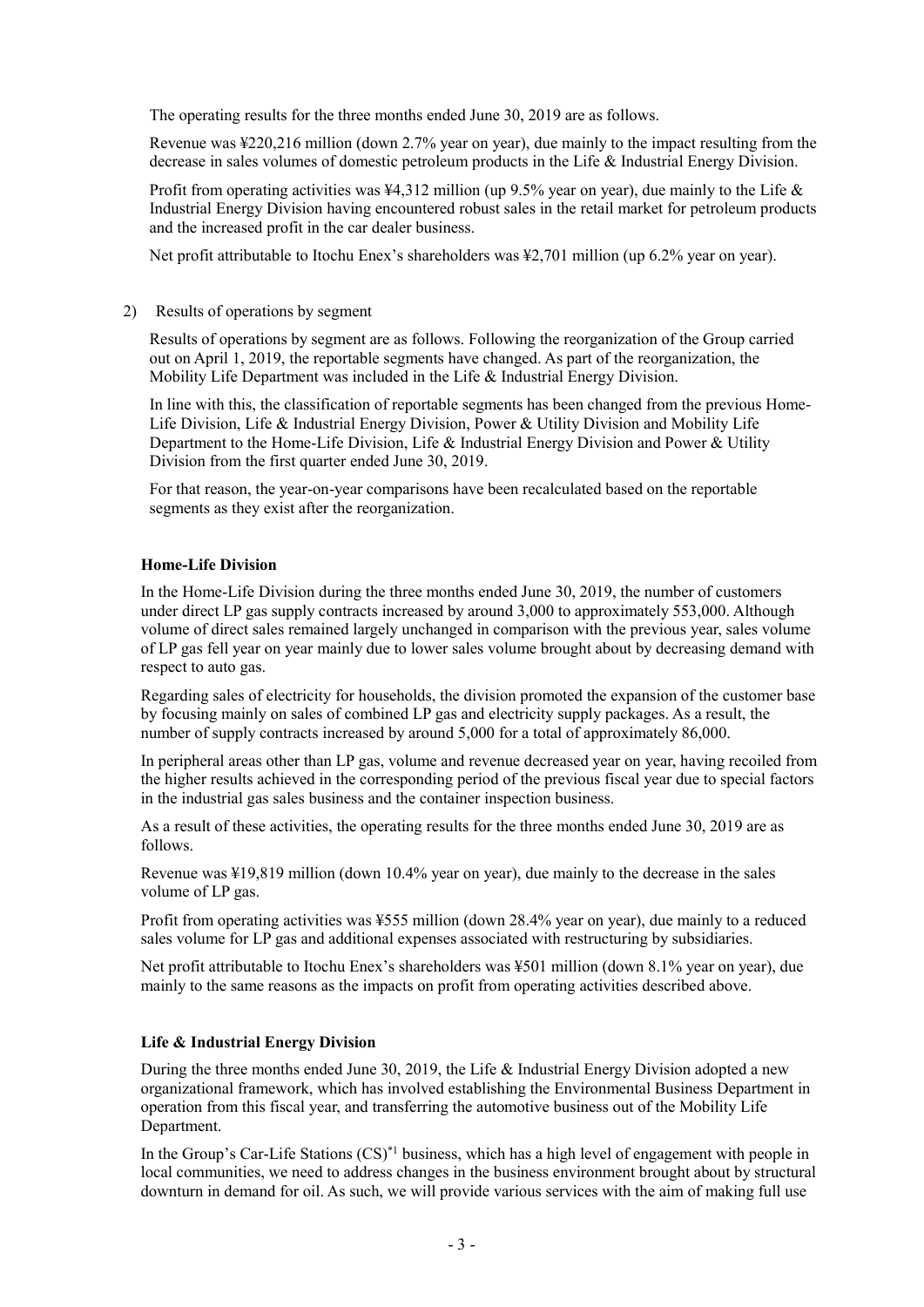of our existing CS network encompassing dealerships and Group companies drawing on a strategy of market dominance. The total number of the Group's CS in the three months ended June 30, 2019 was 1,755 (net decrease of 11 from the end of the previous fiscal period). Meanwhile, whereas sales volume of gasoline and diesel oil decreased year on year, that of kerosene increased in comparison with the corresponding period of the previous fiscal year.

In the Environmental Business Department, we aim to expand our domestic share of the market for AdBlue<sup>\*2</sup> and achieve overseas expansion. In addition, we have been proposing various applications for fly ash derived from recycled coal ash in an effort to expand sales channels in that regard.

In the automotive business, our car dealer business subsidiary OSAKA CAR LIFE GROUP CO., LTD. drove results amid strong sales of new cars such as a new DAYZ model that went on sale at the end of March 2019, along with sales of Note, Serena and other popular car models. We also achieved firm results with respect to the "Nissan Osaka Sales e-Denki" initiative implemented as part of our efforts to strengthen our involvement with our customer base.

As a result of these activities, the operating results for the three months ended June 30, 2019 are as follows.

Revenue was ¥176,089 million (down 5.5% year on year), due mainly to a decrease in sales volume of domestic petroleum products.

Profit from operating activities was ¥2,184 million (up 54.7% year on year), due mainly to an increase in profit in the retail market for petroleum products and the car dealer business.

Net profit attributable to Itochu Enex's shareholders was ¥1,233 million (up 47.1% year on year), due mainly to the same reasons as the impacts on profit from operating activities described above.

- \*1 Car-Life Stations: Car-Life Stations are service stations offering multiple services provided by the Company.
- \*2 AdBlue is a high-grade urea solution used in SCR systems, which detoxifies nitrogen compounds (NOx) contained in exhaust gases of diesel vehicles.

### **Power & Utility Division**

Looking at the Power & Utility Division during the three months ended June 30, 2019, in the electric power business, retail electricity sales volumes decreased year on year due to a downturn in large, highvoltage power contracts for business users in the areas of sales and supply/demand management, and despite an increase in volume of low-voltage power sales to households. On the other hand, electricity sales volumes for the wholesale electricity market increased in comparison with the previous fiscal year. In this field, we will develop a sales strategy that addresses the shift to the realm of low-voltage power by actively making system investment while partnering with companies that have strong customer bases in certain geographic areas and entities from other industries. For instance, we will sell electricity to customers who have purchased cars from Nissan affiliated dealerships, working in conjunction with Nissan Motor Co., Ltd.

In the power generation field, our goal is to ensure stable supplies of electricity and reduce environmental impacts, enhancing our portfolio of power sources. An example of this is a program of improvements we are carrying out one by one at deteriorating power generation facilities to raise their efficiency.

In the heat supply business\*3, demand for heat decreased from the previous fiscal year partially due to a lack of temperature gains, leading to a decrease in profit year on year. The division will continue its efforts to develop as a comprehensive energy services business\*4, so as to be able to respond to the increasingly diverse needs of customers in this field.

In the financial services field, in February 2019, Enex Infrastructure Investment Corporation, to which the Company's subsidiary Enex Asset Management Co., Ltd. provides asset management services on consignment, listed on the Tokyo Stock Exchange Infrastructure Fund Exchange. Enex Infrastructure Investment Corporation aims to invest in and manage properties such as renewable energy power generation facilities, concentrating on solar power generation facilities and related infrastructure, and steadily expand the scale of its portfolio and generate stable cash flow.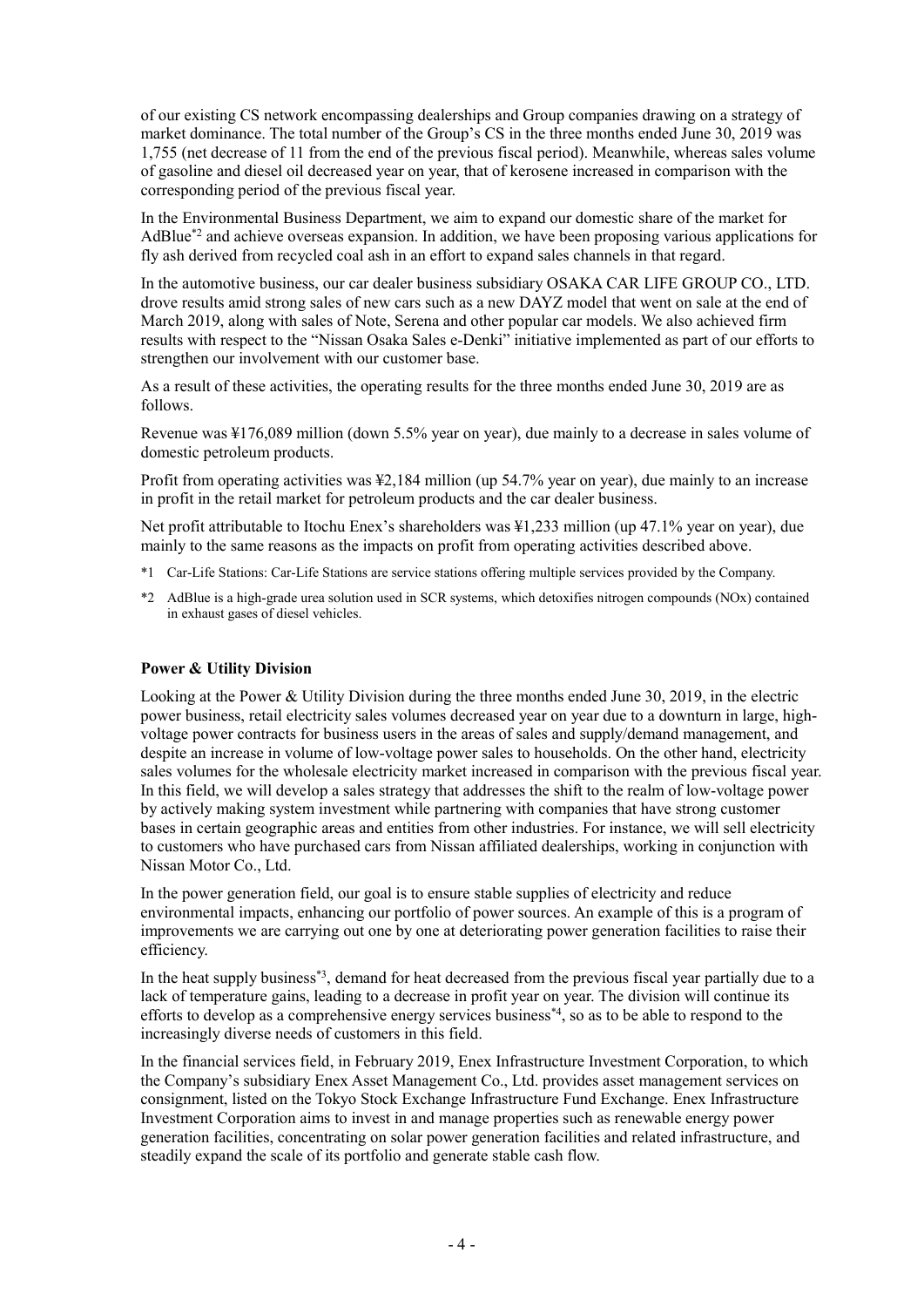As a result of these activities, the operating results for the three months ended June 30, 2019 are as follows.

Revenue was ¥24,308 million (up 36.5% year on year), due mainly to an increase in electricity sales volume for the wholesale electricity market in the areas of sales and supply/demand management.

Profit from operating activities was ¥1,351 million (down 7.4% year on year), due mainly to a decrease in demand for heat in the heat supply business.

Net profit attributable to Itochu Enex's shareholders was ¥895 million (up 7.7% year on year), due mainly to an increase in earnings of associates accounted for by the equity method.

- \*3 Heat supply business: The heat supply business supplies cold and hot water for air conditioning to multiple office buildings and other buildings from a heat source plant using pipes.
- \*4 Energy services business: The energy services business owns electric and heat source facilities, etc. and supplies cold and hot air-conditioning water, hot water for hot-water supply, steam and others on behalf of customers in the use of energy.

#### **(2) Explanation of Financial Position**

#### **Assets, liabilities and equity**

Total assets amounted to ¥400,018 million as of June 30, 2019, an increase of ¥25,645 million from March 31, 2019. This increase mainly reflected an increase in property, plant and equipment of ¥52,264 million with the application of IFRS 16. Total liabilities amounted to ¥256,913 million, an increase of ¥27,106 million from March 31, 2019, mainly due to an increase in lease liabilities of ¥52,243 million with the application of IFRS 16. Total equity totaled  $\frac{1}{4}143,105$  million, a decrease of  $\frac{1}{4}1,461$  million from March 31, 2019, due to factors including an increase of \£2,701 million from net profit attributable to Itochu Enex's shareholders, a decrease of ¥2,905 million by payment of cash dividends and a decrease of ¥1,535 million with the application of IFRS 16.

#### **Cash flows**

Cash and cash equivalents (net cash) totaled ¥18,862 million as of June 30, 2019, up ¥137 million from March 31, 2019.

#### *Cash flows from operating activities*

Operating activities used net cash of ¥4,129 million. Major items included profit before tax of ¥4,787 million, depreciation and amortization of ¥4,778 million, an increase in funds required for trading of ¥7,977 million and income taxes paid of ¥3,404 million. Net cash provided increaed ¥7,276 million year on year.

#### *Cash flows from investing activities*

Investing activities used net cash of ¥196 million. Major items included purchase of investments accounted for by the equity method of  $\frac{1}{2}$ ,750 million, mainly in the Power & Utility Division, acquisition of subsidiaries of ¥5,566 million and decrease in deposits paid of ¥10,000 million. Net cash used increased ¥1,750 million year on year.

#### *Cash flows from financing activities*

Financing activities provided net cash of ¥4,460 million. Major items included net increase in short-term borrowings of ¥15,350 million, repayments of bonds and borrowings of ¥5,433 million and expenses as payment of cash dividends of ¥2,905 million. Net cash used increased ¥10,648 million year on year.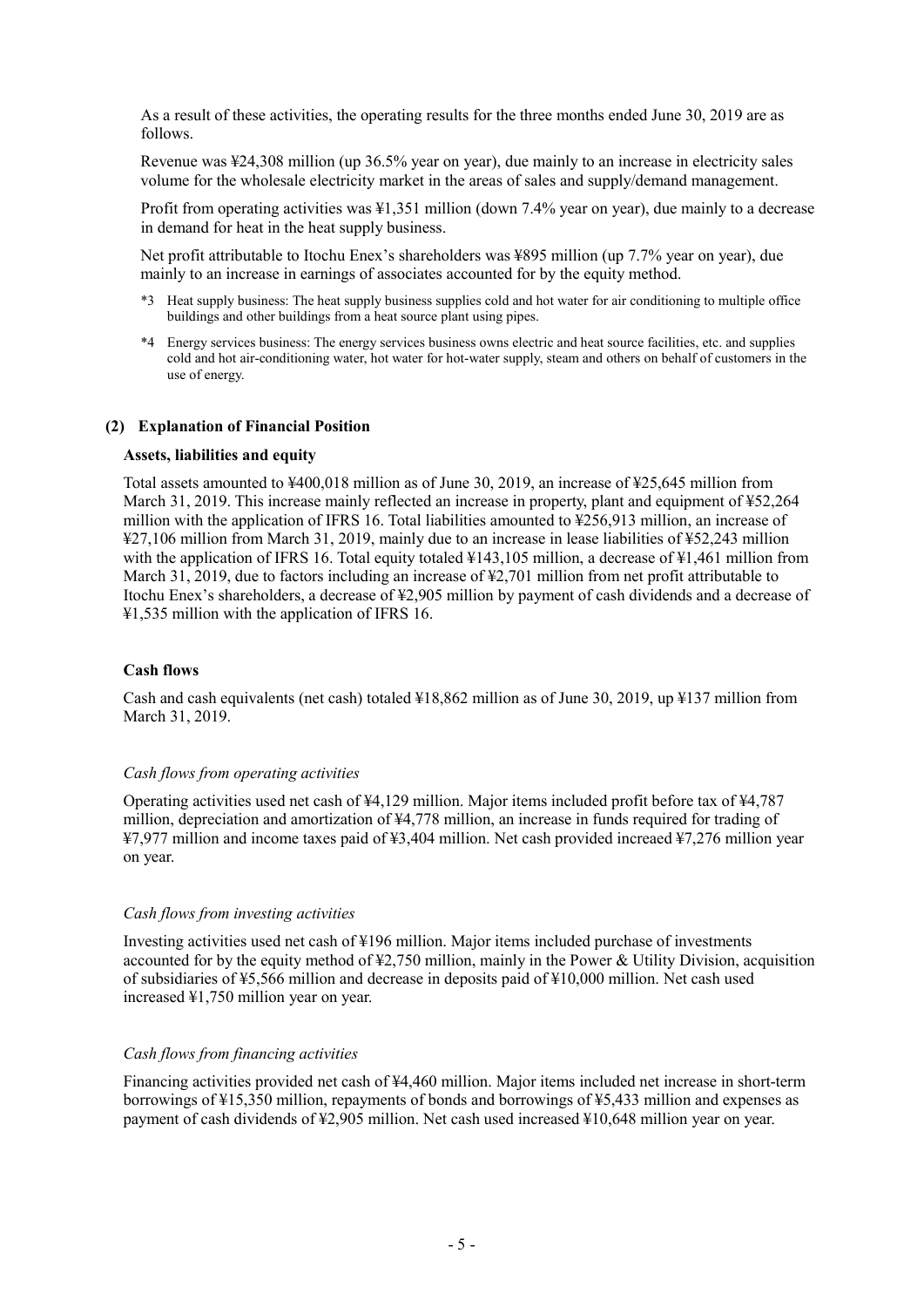## **(3) Explanation of Consolidated Earnings Forecasts and Other Forward-Looking Statements**

Although operating performance could be affected by various factors, including crude oil prices, market conditions, changes in the weather, and the Japanese government's energy policy, we have not revised our full-year consolidated earnings forecasts announced on April 26, 2019.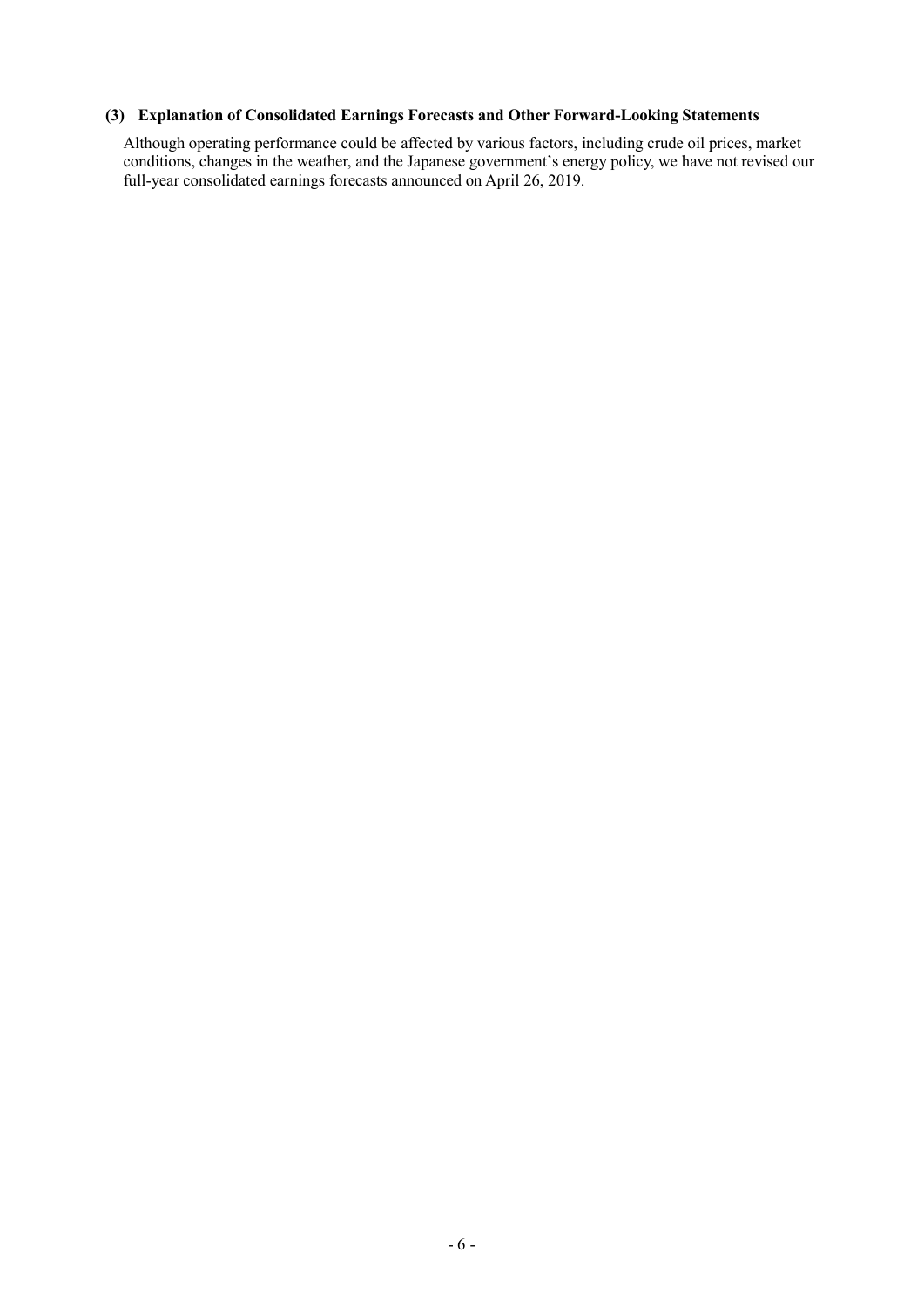## **2. Condensed Quarterly Consolidated Financial Statements and Significant Notes Thereto**

|                                                     |                         | (Millions of yen)      |
|-----------------------------------------------------|-------------------------|------------------------|
|                                                     | As of<br>March 31, 2019 | As of<br>June 30, 2019 |
| <b>ASSETS</b>                                       |                         |                        |
| Current assets                                      |                         |                        |
| Cash and cash equivalents                           | 18,725                  | 18,862                 |
| Trade receivables                                   | 106,165                 | 90,191                 |
| Other current financial assets                      | 36,034                  | 26,600                 |
| Inventories                                         | 33,053                  | 26,868                 |
| Income taxes receivable                             | 2,533                   | 3,004                  |
| Trade advances paid                                 | 111                     | 125                    |
| Other current assets                                | 3,154                   | 1,921                  |
| Total current assets                                | 199,775                 | 167,571                |
| Non-current assets                                  |                         |                        |
| Investments accounted for by the equity method      | 29,441                  | 32,057                 |
| Other investments                                   | 4,186                   | 4,227                  |
| Non-current financial assets other than investments | 11,292                  | 11,873                 |
| Property, plant and equipment                       | 87,599                  | 139,863                |
| Investment property                                 | 9,819                   | 13,090                 |
| Goodwill                                            | 521                     | 521                    |
| Intangible assets                                   | 20,091                  | 20,126                 |
| Deferred tax assets                                 | 9,913                   | 9,029                  |
| Other non-current assets                            | 1,736                   | 1,661                  |
| Total non-current assets                            | 174,598                 | 232,447                |
| Total assets                                        | 374,373                 | 400,018                |

## **(1) Condensed Quarterly Consolidated Statement of Financial Position**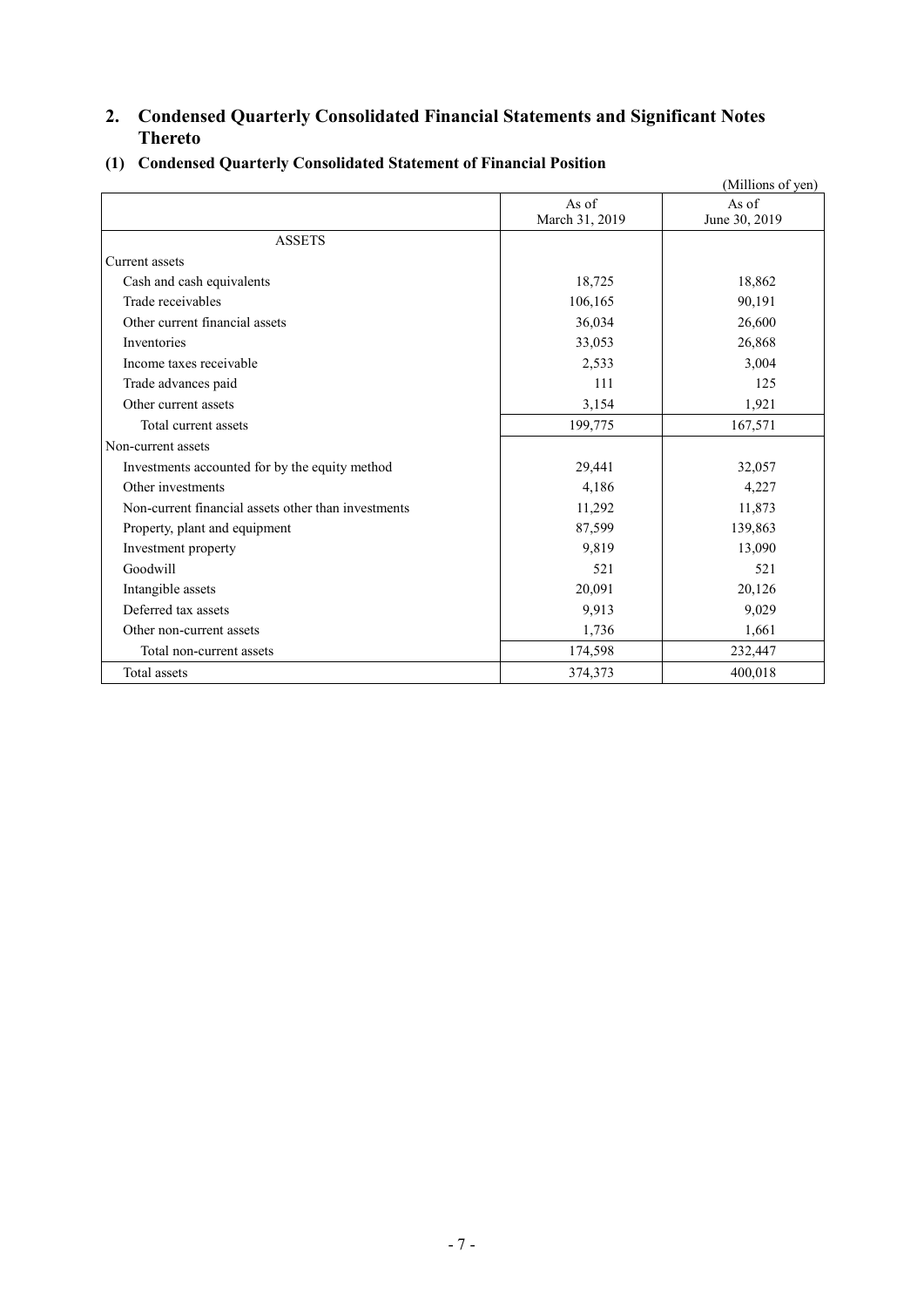|                                               |                         | (Millions of yen)      |
|-----------------------------------------------|-------------------------|------------------------|
|                                               | As of<br>March 31, 2019 | As of<br>June 30, 2019 |
| <b>LIABILITIES AND EQUITY</b>                 |                         |                        |
| <b>Current</b> liabilities                    |                         |                        |
| Short-term bonds and borrowings               | 11,217                  | 21,517                 |
| Trade payables                                | 121,677                 | 91,462                 |
| Lease liabilities                             |                         | 9,728                  |
| Other current financial liabilities           | 7,905                   | 7,387                  |
| Income taxes payable                          | 3,193                   | 1,205                  |
| Advances from customers                       | 9,651                   | 8,810                  |
| Other current liabilities                     | 11,820                  | 9,859                  |
| Total current liabilities                     | 165,463                 | 149,968                |
| Non-current liabilities                       |                         |                        |
| Non-current bonds and borrowings              | 22,893                  | 22,535                 |
| Lease liabilities                             |                         | 53,656                 |
| Other non-current financial liabilities       | 23,531                  | 13,865                 |
| Non-current liabilities for employee benefits | 9,936                   | 9,968                  |
| Deferred tax liabilities                      | 2,287                   | 1,389                  |
| Provisions                                    | 5,462                   | 5,304                  |
| Other non-current liabilities                 | 235                     | 228                    |
| Total non-current liabilities                 | 64,344                  | 106,945                |
| <b>Total liabilities</b>                      | 229,807                 | 256,913                |
| Equity                                        |                         |                        |
| Common stock                                  | 19,878                  | 19,878                 |
| Capital surplus                               | 18,922                  | 18,922                 |
| Retained earnings                             | 86,769                  | 85,838                 |
| Other components of equity                    | (1,406)                 | (1,631)                |
| Treasury stock                                | (1, 873)                | (1,873)                |
| Total shareholders' equity                    | 122,290                 | 121,134                |
| Non-controlling interests                     | 22,276                  | 21,971                 |
| Total equity                                  | 144,566                 | 143,105                |
| Total liabilities and equity                  | 374,373                 | 400,018                |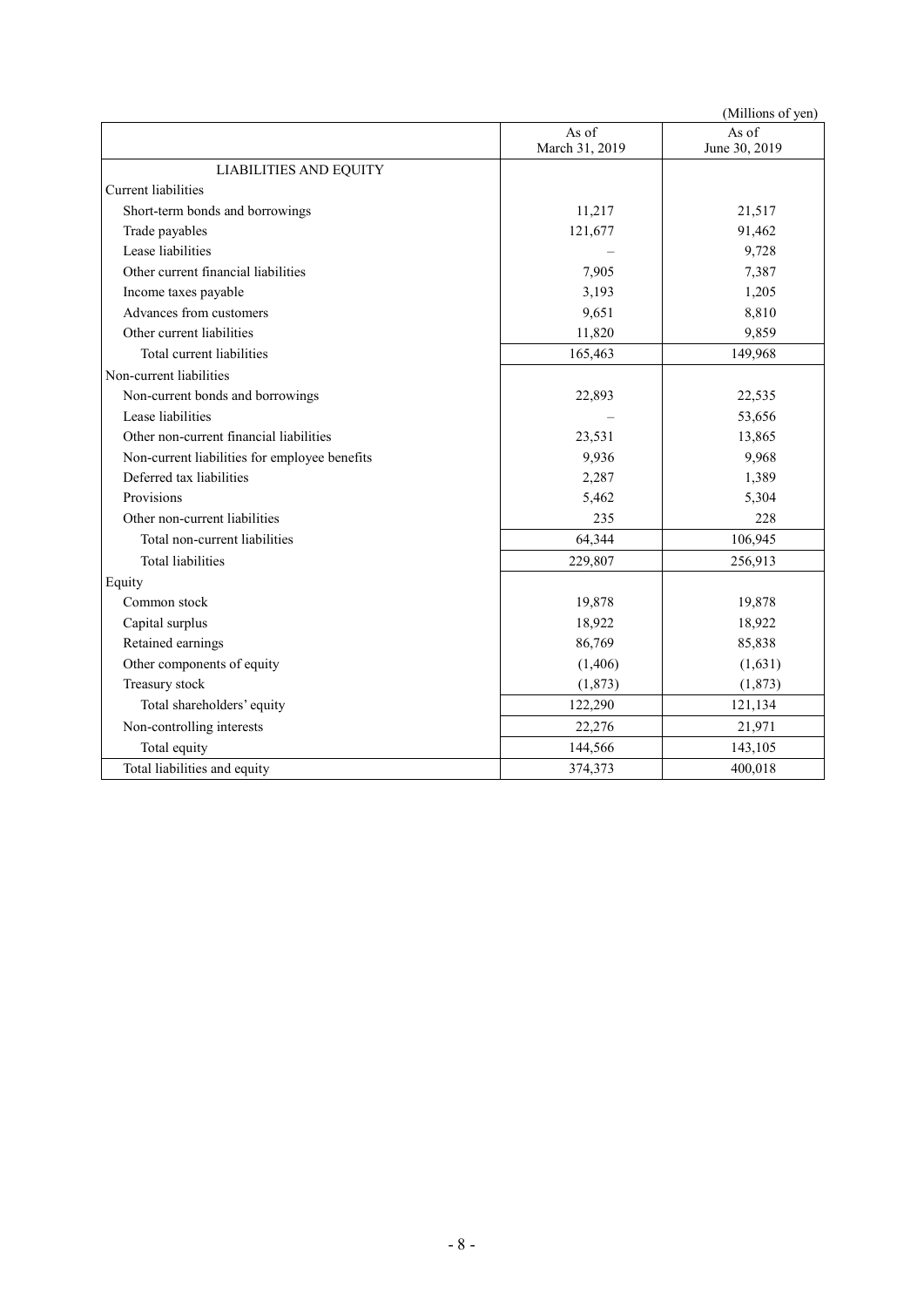## **(2) Condensed Quarterly Consolidated Statement of Comprehensive Income**

|                                                                   |                                     | (Millions of yen)                   |
|-------------------------------------------------------------------|-------------------------------------|-------------------------------------|
|                                                                   | Three months ended<br>June 30, 2018 | Three months ended<br>June 30, 2019 |
| Revenue                                                           | 226,301                             | 220,216                             |
| Cost of sales                                                     | (206, 203)                          | (199, 545)                          |
| Gross profit                                                      | 20,098                              | 20,671                              |
| Other income and expense                                          |                                     |                                     |
| Selling, general and administrative expenses                      | (16,238)                            | (16, 476)                           |
| Loss from tangible assets, intangible assets and goodwill         | (246)                               | (61)                                |
| $Other-net$                                                       | 324                                 | 178                                 |
| Total other income and expense                                    | (16,160)                            | (16,359)                            |
| Profit from operating activities                                  | 3,938                               | 4,312                               |
| Financial income and costs                                        |                                     |                                     |
| Interest income                                                   | 23                                  | 16                                  |
| Dividends received                                                | 53                                  | 58                                  |
| Interest expense                                                  | (212)                               | (297)                               |
| Other financial income and costs – net                            | 73                                  | (36)                                |
| Total financial income and costs                                  | (63)                                | (259)                               |
| Share of profit of investments accounted for by the equity method | 619                                 | 734                                 |
| Profit before tax                                                 | 4,494                               | 4,787                               |
| Income tax expense                                                | (1,285)                             | (1, 553)                            |
| Net profit                                                        | 3,209                               | 3,234                               |
| Net profit attributable to:                                       |                                     |                                     |
| Net profit attributable to Itochu Enex's shareholders             | 2,544                               | 2,701                               |
| Net profit attributable to non-controlling interests              | 665                                 | 533                                 |
| Total                                                             | 3,209                               | 3,234                               |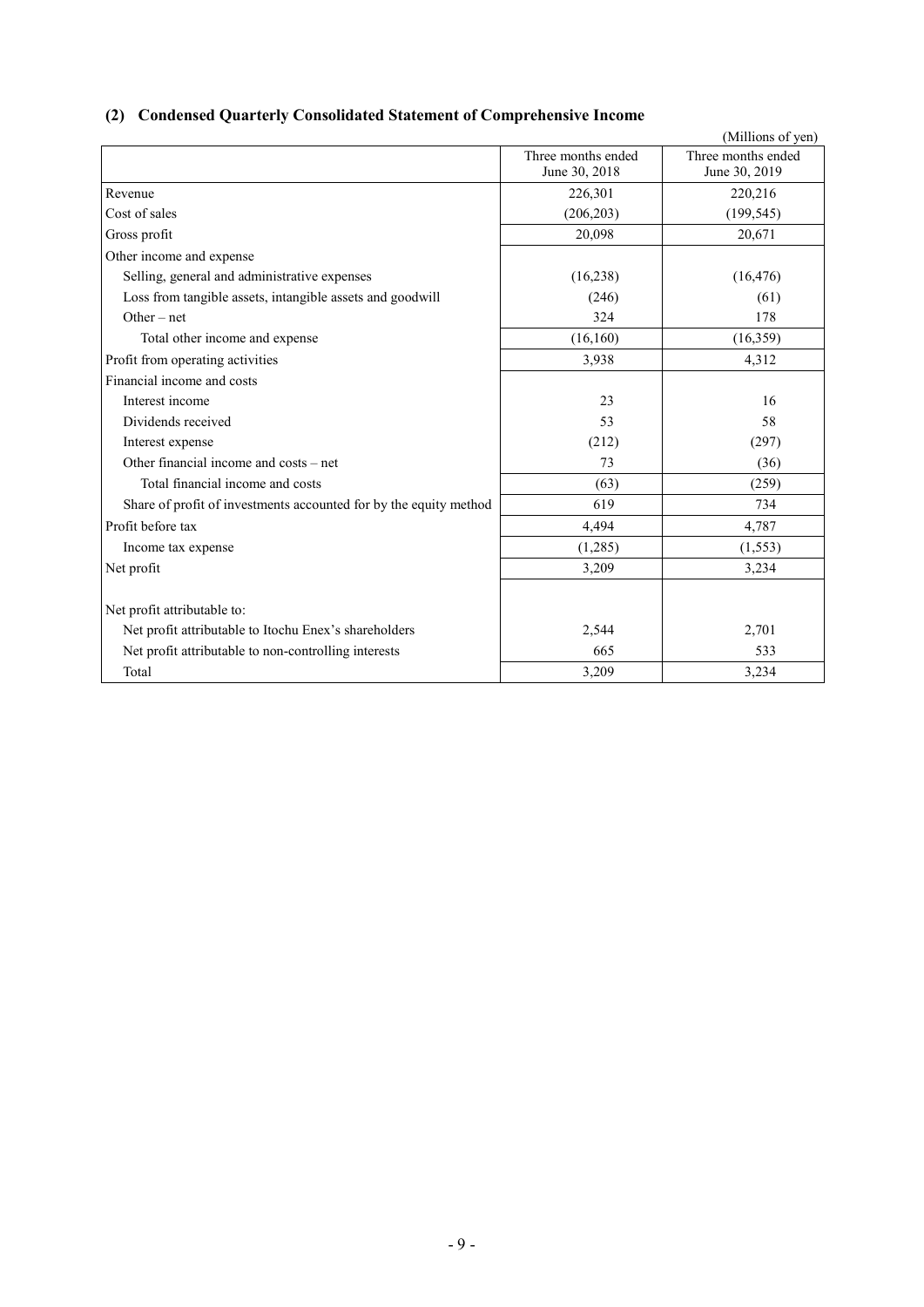|                                                                                 |                                     | (Millions of yen)                   |
|---------------------------------------------------------------------------------|-------------------------------------|-------------------------------------|
|                                                                                 | Three months ended<br>June 30, 2018 | Three months ended<br>June 30, 2019 |
| Other comprehensive income, net of tax effect                                   |                                     |                                     |
| Items that will not be reclassified to profit or loss                           |                                     |                                     |
| <b>FVTOCI</b> financial assets                                                  | 59                                  | 44                                  |
| Other comprehensive income of investments accounted for by the<br>equity method | (24)                                | 9                                   |
| Items that may be reclassified to profit or loss                                |                                     |                                     |
| Exchange differences on translating foreign operations                          | (22)                                | (1)                                 |
| Cash flow hedges                                                                | 5                                   | (15)                                |
| Other comprehensive income of investments accounted for by the<br>equity method | (2)                                 | (262)                               |
| Total other comprehensive income, net of tax effect                             | 16                                  | (225)                               |
| Comprehensive income                                                            | 3,225                               | 3,009                               |
| Comprehensive income attributable to:                                           |                                     |                                     |
| Comprehensive income attributable to Itochu Enex's shareholders                 | 2,560                               | 2,476                               |
| Comprehensive income attributable to non-controlling interests                  | 665                                 | 533                                 |
| Total                                                                           | 3,225                               | 3,009                               |
|                                                                                 |                                     | (Yen)                               |
| Earnings per share attributable to Itochu Enex's shareholders                   |                                     |                                     |

| Earnings per share attributable to Itochu Enex's shareholders |       |       |
|---------------------------------------------------------------|-------|-------|
| Basic                                                         | 22.54 | 23.93 |
| <b>Diluted</b>                                                |       |       |
|                                                               |       |       |

|                                  |         | .<br>Mil<br>ven.<br>10ns |
|----------------------------------|---------|--------------------------|
| Total<br>transactions<br>tradıng | 288,762 | 14<br>4,360              |

(Note) Total trading transactions are presented in accordance with the Japanese accounting practices. This item is voluntarily disclosed by the Company for investors' convenience and is not required to be disclosed under International Financial Reporting Standards ("IFRSs").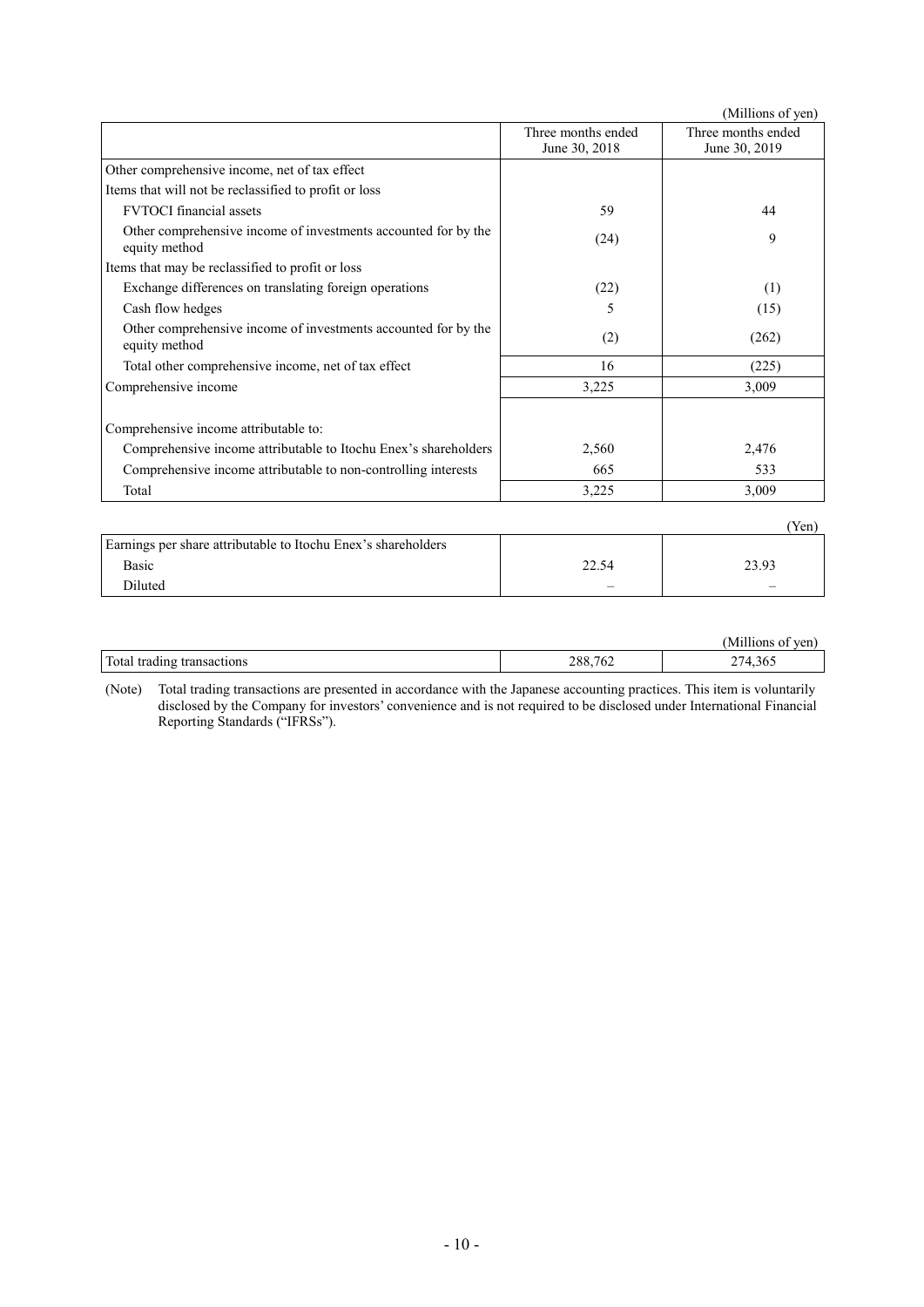## **(3) Condensed Quarterly Consolidated Statement of Changes in Equity**

Three months ended June 30, 2018

|                                                                                     |                 |                    |                      |                                  |                   |                                  |                                  | (Millions of yen) |
|-------------------------------------------------------------------------------------|-----------------|--------------------|----------------------|----------------------------------|-------------------|----------------------------------|----------------------------------|-------------------|
|                                                                                     |                 |                    |                      |                                  |                   |                                  |                                  |                   |
|                                                                                     | Common<br>stock | Capital<br>surplus | Retained<br>earnings | Other<br>components<br>of equity | Treasury<br>stock | Total<br>shareholders'<br>equity | Non-<br>controlling<br>interests | Total equity      |
| Balance at April 1, 2018                                                            | 19,878          | 18,892             | 80,352               | (1,145)                          | (1,873)           | 116,104                          | 20,962                           | 137,065           |
| Net profit                                                                          |                 |                    | 2,544                |                                  |                   | 2,544                            | 665                              | 3,209             |
| Other comprehensive<br>income                                                       |                 |                    |                      | 17                               |                   | 17                               | $\mathbf{0}$                     | 16                |
| Comprehensive income                                                                |                 |                    | 2,544                | 17                               |                   | 2,561                            | 665                              | 3,225             |
| Transactions with owners                                                            |                 |                    |                      |                                  |                   |                                  |                                  |                   |
| Cash dividends                                                                      |                 |                    | (2,712)              |                                  |                   | (2,712)                          | (459)                            | (3,171)           |
| Changes due to additional<br>acquisitions and sales of<br>interests in subsidiaries |                 |                    |                      |                                  |                   |                                  |                                  |                   |
| Transfer from other<br>components of equity to<br>retained earnings                 |                 |                    | $\boldsymbol{0}$     | (0)                              |                   |                                  |                                  |                   |
| Share-based payments                                                                |                 | 3                  |                      |                                  |                   | 3                                |                                  | 3                 |
| Balance at June 30, 2018                                                            | 19,878          | 18,895             | 80,184               | (1, 128)                         | (1, 873)          | 115,956                          | 21,167                           | 137,123           |

Three months ended June 30, 2019

(Millions of yen)

|                                                                                     | Shareholders' equity |                    |                      |                                  |                   |                                  |                                  |              |
|-------------------------------------------------------------------------------------|----------------------|--------------------|----------------------|----------------------------------|-------------------|----------------------------------|----------------------------------|--------------|
|                                                                                     | Common<br>stock      | Capital<br>surplus | Retained<br>earnings | Other<br>components<br>of equity | Treasury<br>stock | Total<br>shareholders'<br>equity | Non-<br>controlling<br>interests | Total equity |
| Balance at April 1, 2019                                                            | 19,878               | 18,922             | 86,769               | (1,406)                          | (1,873)           | 122,290                          | 22,276                           | 144,566      |
| Cumulative effect of<br>accounting change                                           |                      |                    | (1,146)              |                                  |                   | (1,146)                          | (389)                            | (1, 535)     |
| Restated balance                                                                    | 19,878               | 18,922             | 85,623               | (1,406)                          | (1, 873)          | 121,144                          | 21,887                           | 143,031      |
| Net profit                                                                          |                      |                    | 2,701                |                                  |                   | 2,701                            | 533                              | 3,234        |
| Other comprehensive<br>income                                                       |                      |                    |                      | (225)                            |                   | (225)                            | $\boldsymbol{0}$                 | (225)        |
| Comprehensive income                                                                |                      |                    | 2,701                | (225)                            |                   | 2,476                            | 533                              | 3,009        |
| Transactions with owners                                                            |                      |                    |                      |                                  |                   |                                  |                                  |              |
| Cash dividends                                                                      |                      |                    | (2,486)              |                                  |                   | (2,486)                          | (419)                            | (2,905)      |
| Changes due to additional<br>acquisitions and sales of<br>interests in subsidiaries |                      |                    |                      |                                  |                   |                                  | (30)                             | (30)         |
| Transfer from other<br>components of equity to<br>retained earnings                 |                      |                    |                      |                                  |                   |                                  |                                  |              |
| Share-based payments                                                                |                      |                    |                      |                                  |                   |                                  |                                  |              |
| Balance at June 30, 2019                                                            | 19,878               | 18,922             | 85,838               | (1,631)                          | (1,873)           | 121,134                          | 21,971                           | 143,105      |
|                                                                                     |                      |                    |                      |                                  |                   |                                  |                                  |              |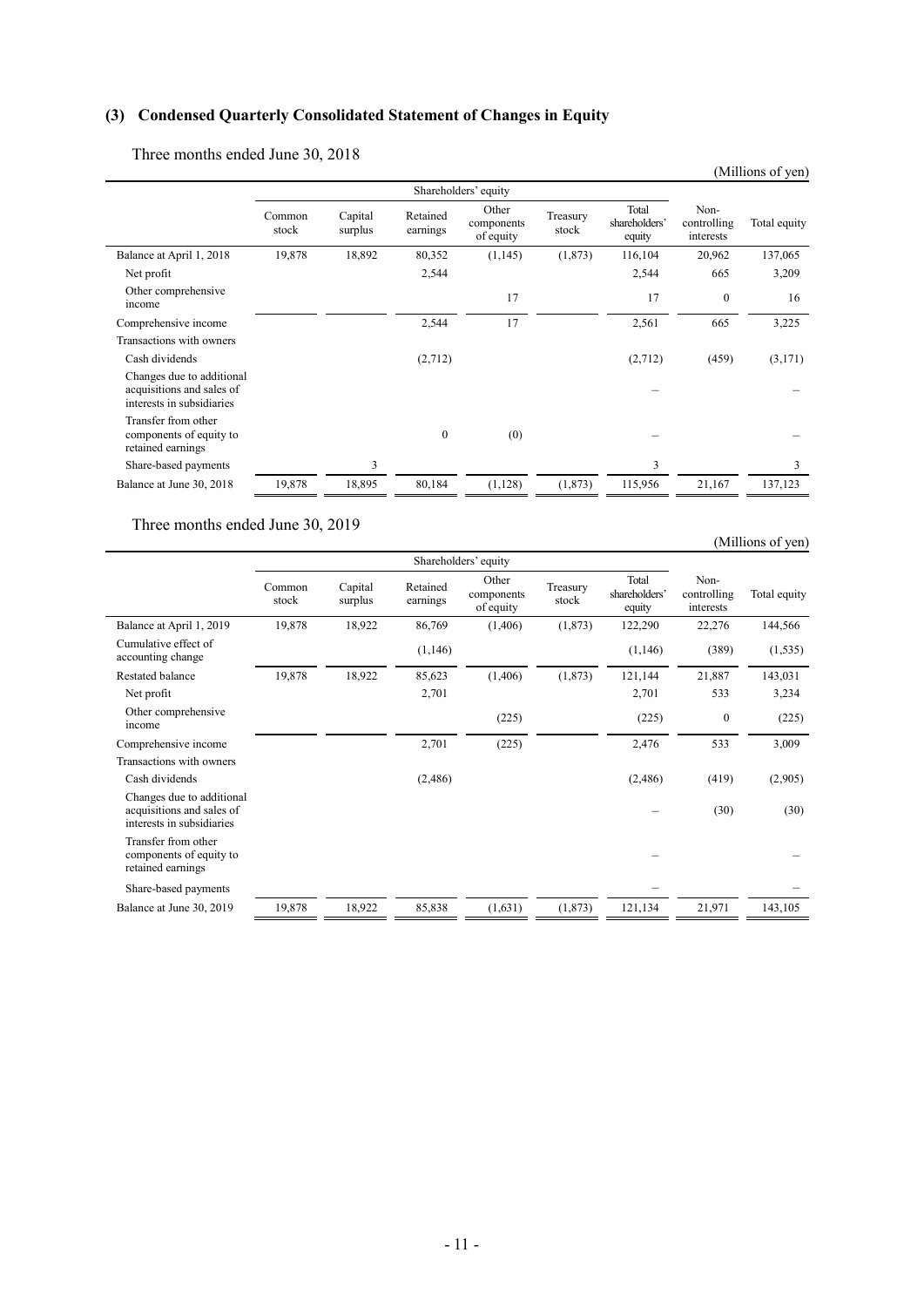## **(4) Condensed Quarterly Consolidated Statement of Cash Flows**

|                                                                                   |                                     | (Millions of yen)                   |
|-----------------------------------------------------------------------------------|-------------------------------------|-------------------------------------|
|                                                                                   | Three months ended<br>June 30, 2018 | Three months ended<br>June 30, 2019 |
| Cash flows from operating activities                                              |                                     |                                     |
| Profit before tax                                                                 | 4,494                               | 4,787                               |
| Depreciation and amortization                                                     | 2,484                               | 4,778                               |
| Loss from tangible assets, intangible assets and goodwill                         | 246                                 | 61                                  |
| Financial income and costs                                                        | 63                                  | 259                                 |
| Share of profit of investments accounted for by the equity method                 | (619)                               | (734)                               |
| Decrease in trade receivables                                                     | 10,743                              | 16,052                              |
| Decrease in inventories                                                           | 3,131                               | 6,186                               |
| Decrease in trade payables                                                        | (11, 351)                           | (30,215)                            |
| Other $-$ net                                                                     | (2,530)                             | (2,268)                             |
| Dividends received                                                                | 267                                 | 628                                 |
| Interest received                                                                 | 16                                  | 10                                  |
| Interest expense                                                                  | (168)                               | (269)                               |
| Income taxes paid                                                                 | (3,629)                             | (3,404)                             |
| Net cash flows provided by (used in) operating activities                         | 3,147                               | (4,129)                             |
| Cash flows from investing activities                                              |                                     |                                     |
| Purchase of investments accounted for by the equity method                        | (244)                               | (2,750)                             |
| Purchase of investments                                                           | (1)                                 | (56)                                |
| Proceeds from sales of investments                                                | 4                                   |                                     |
| Acquisition of subsidiaries, net of cash acquired                                 |                                     | (5,566)                             |
| Payment for loans receivable                                                      | (134)                               | (113)                               |
| Collection of loans receivable                                                    | 150                                 | 195                                 |
| Payments for purchase of property, plant and equipment and<br>investment property | (3,103)                             | (2,581)                             |
| Proceeds from sales of property, plant and equipment and<br>investment property   | 349                                 | 197                                 |
| Purchase of intangible assets                                                     | (307)                               | (146)                               |
| Proceeds from sales of intangible assets                                          | 31                                  |                                     |
| Decrease in deposits paid – net                                                   | 5,000                               | 10,000                              |
| Other $-$ net                                                                     | (191)                               | 624                                 |
| Net cash flows provided by (used in) investing activities                         | 1,554                               | (196)                               |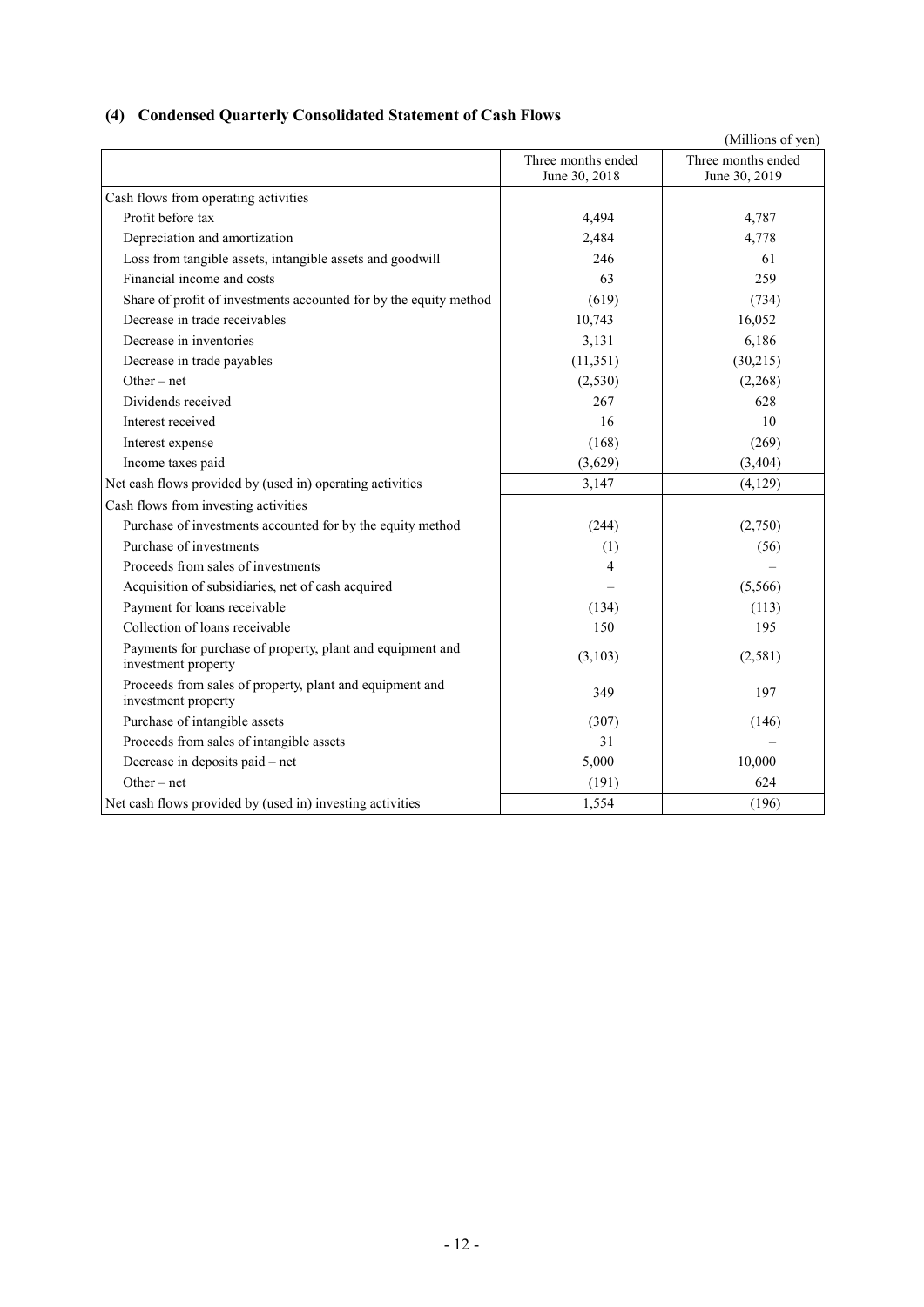|                                                                                                     |                                     | (Millions of yen)                   |
|-----------------------------------------------------------------------------------------------------|-------------------------------------|-------------------------------------|
|                                                                                                     | Three months ended<br>June 30, 2018 | Three months ended<br>June 30, 2019 |
| Cash flows from financing activities                                                                |                                     |                                     |
| Repayments of bonds and borrowings                                                                  | (799)                               | (5, 433)                            |
| Repayments of lease liabilities                                                                     |                                     | (2,522)                             |
| Net increase (decrease) in short-term borrowings                                                    | (2,218)                             | 15,350                              |
| Payments for additional acquisitions of interests in subsidiaries<br>from non-controlling interests |                                     | (30)                                |
| Cash dividends paid to Itochu Enex's shareholders                                                   | (2,712)                             | (2,486)                             |
| Cash dividends paid to non-controlling interests                                                    | (459)                               | (419)                               |
| Net cash flows provided by (used in) financing activities                                           | (6,188)                             | 4,460                               |
| Net increase (decrease) in cash and cash equivalents                                                | (1,487)                             | 135                                 |
| Cash and cash equivalents at the beginning of the period                                            | 22,573                              | 18,725                              |
| Effect of exchange rate changes on cash and cash equivalents                                        | (2)                                 | $\overline{c}$                      |
| Cash and cash equivalents at the end of the period                                                  | 21,084                              | 18,862                              |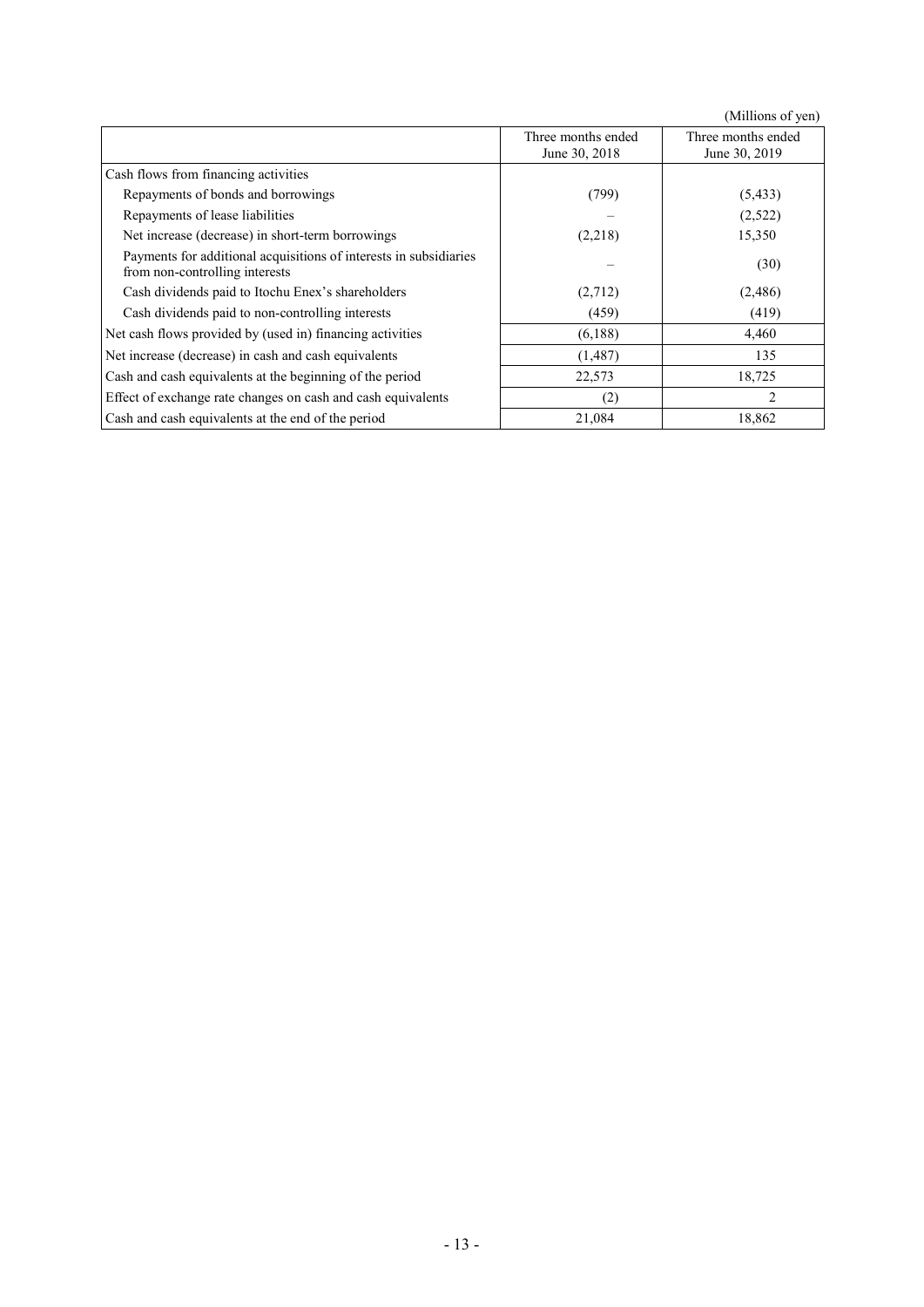### **(5) Notes on Uncertainties of Entity's Ability to Continue as Going Concern**

No items to report.

## **(6) Changes in Accounting Policies**

From the first quarter ended June 30, 2019, the following standard has been applied.

| <b>Standard</b> | Title  | Description of new/amended<br>standards or interpretations |
|-----------------|--------|------------------------------------------------------------|
| IFRS 16         | Leases | Amendments to accounting for<br>lease contracts            |

#### (IFRS 16 "Leases")

Upon application of this standard, right-of-use assets and lease liabilities were recognized on the date of initial application of IFRS 16 (April 1, 2019) for leases previously classified as operating leases under IAS 17 "Leases" (hereinafter, "IAS 17"). In addition, operating lease payments that had been expensed as incurred under the previous accounting standard were recognized as depreciation for right-of-use assets and interest expense on lease liabilities in the condensed quarterly consolidated statement of comprehensive income for the first quarter ended June 30, 2019, and reclassified from a reduction in cash flows from operating activities to a reduction in cash flows from financing activities in the condensed quarterly consolidated statement of cash flows for the same period.

Lease payments are allocated to finance costs and repayments of lease liabilities based on the effective interest method with finance costs recognized in the condensed quarterly consolidated statement of comprehensive income.

A right-of-use asset is depreciated by using the straight-line method from the commencement date to the earlier of the end of the useful life of the right-of-use asset or the end of the lease term.

However, the Group has not recognized right-of-use assets and lease liabilities for leases of intangible assets and short-term leases with a lease term of 12 months or less. Lease payments associated with shortterm leases are recognized as expense on either a straight-line basis over the lease term or another systematic basis.

In accordance with the transition under IFRS 16, the Group has retrospectively applied IFRS 16 and recognized the cumulative effect of initially applying IFRS 16 as an adjustment to the opening balance of retained earnings for the first quarter ended June 30, 2019. In transitioning to IFRS 16, the Group has elected to apply the practical expedient provided in paragraph C3 of IFRS 16 to grandfather the assessment of whether a contract contains a lease under IAS 17 and IFRIC 4 "Determining whether an Arrangement contains a Lease."

As a result, right-of-use assets increased by ¥46,640 million as property, plant and equipment, lease liabilities increased by ¥54,228 million, and retained earnings decreased by ¥1,146 million in the condensed quarterly consolidated statement of financial position as of the beginning of the first quarter ended June 30, 2019.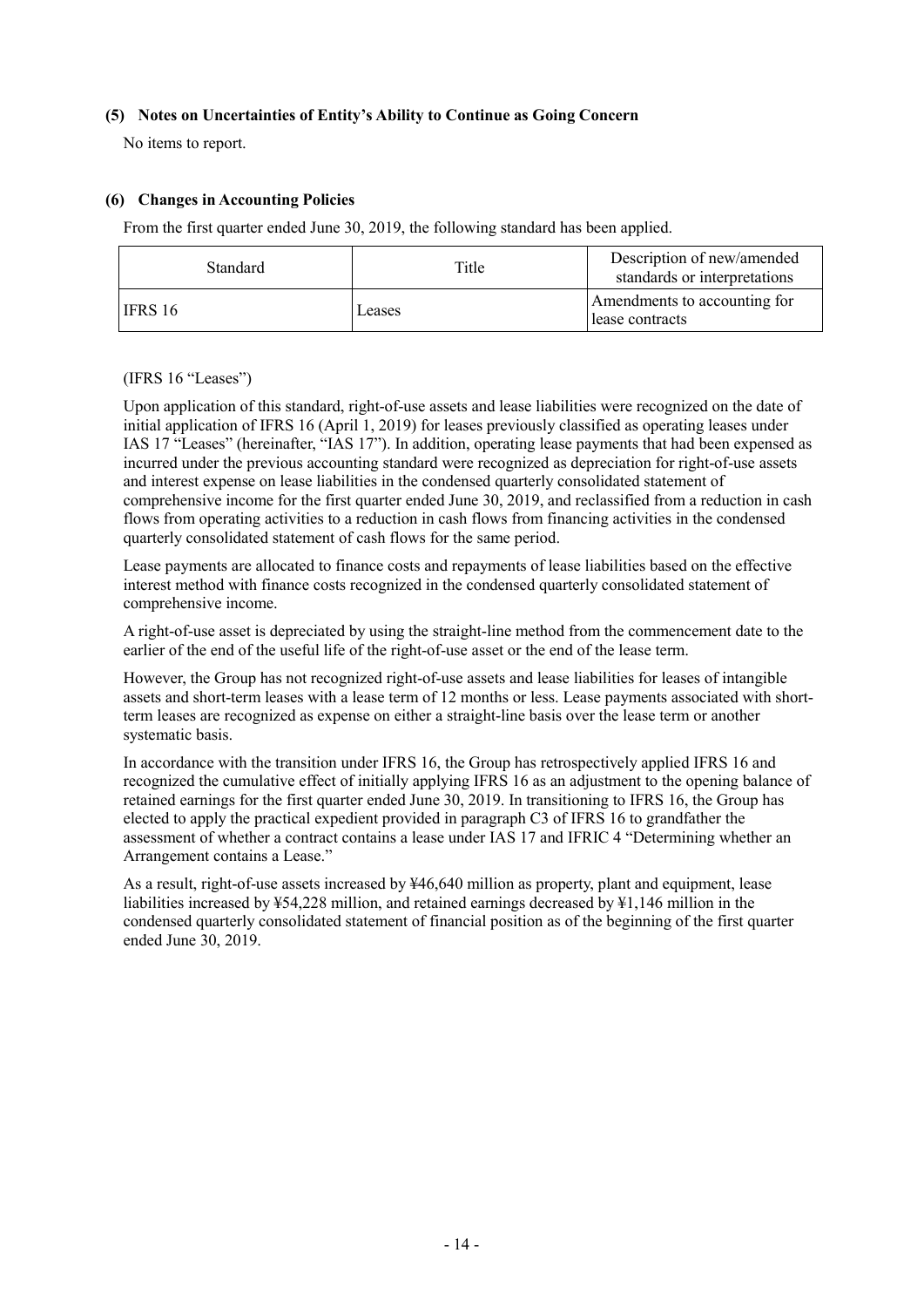#### **(7) Segment Information**

For the three months ended June 30, 2018

|                                                             |                       |                                             |                             |         |            | (Millions of yen) |
|-------------------------------------------------------------|-----------------------|---------------------------------------------|-----------------------------|---------|------------|-------------------|
|                                                             |                       | Reportable segment                          |                             |         |            |                   |
|                                                             | Home-Life<br>Division | Life & Industrial<br><b>Energy Division</b> | Power & Utility<br>Division | Total   | Adjustment | Consolidated      |
| Revenue                                                     |                       |                                             |                             |         |            |                   |
| Revenue from external<br>customers                          | 22,112                | 186,382                                     | 17,807                      | 226,301 |            | 226,301           |
| Intersegment revenue                                        | 42                    | 678                                         | 1,407                       | 2,127   | (2,127)    |                   |
| Total revenue                                               | 22,154                | 187,060                                     | 19,214                      | 228,428 | (2,127)    | 226,301           |
| Gross profit                                                | 5,595                 | 11,983                                      | 2,520                       | 20,098  |            | 20,098            |
| Profit from operating<br>activities                         | 775                   | 1,412                                       | 1,459                       | 3,646   | 292        | 3,938             |
| Profit before tax                                           | 1,130                 | 1,411                                       | 1,608                       | 4,149   | 345        | 4,494             |
| Net profit attributable<br>to Itochu Enex's<br>shareholders | 545                   | 838                                         | 831                         | 2,214   | 330        | 2,544             |
| Other items                                                 |                       |                                             |                             |         |            |                   |
| Total assets                                                | 60,943                | 192,869                                     | 81,288                      | 335,100 | 29,097     | 364,197           |
| Total trading<br>transactions                               | 24,565                | 245,721                                     | 18,476                      | 288,762 |            | 288,762           |

(Note) Intersegment transactions have been decided by reference to the market price.

The adjustment of ¥330 million to net profit attributable to Itochu Enex's shareholders represents corporate profit (loss) not allocated to reportable segments.

The adjustment of ¥29,097 million to total assets represents corporate assets not allocated to reportable segments. Total trading transactions are unaudited items voluntarily disclosed by the Company and represent the amount of sales in accordance with Japanese accounting practices.

#### For the three months ended June 30, 2019

|                                                             |                       |                                             | (Millions of yen)           |         |                 |              |
|-------------------------------------------------------------|-----------------------|---------------------------------------------|-----------------------------|---------|-----------------|--------------|
|                                                             |                       | Reportable segment                          |                             |         |                 |              |
|                                                             | Home-Life<br>Division | Life & Industrial<br><b>Energy Division</b> | Power & Utility<br>Division | Total   | Adjustment      | Consolidated |
| Revenue                                                     |                       |                                             |                             |         |                 |              |
| Revenue from external<br>customers                          | 19,819                | 176,089                                     | 24,308                      | 220,216 |                 | 220,216      |
| Intersegment revenue                                        | 73                    | 1,893                                       | 796                         | 2,762   | (2,762)         |              |
| Total revenue                                               | 19,892                | 177,982                                     | 25,104                      | 222,978 | (2,762)         | 220,216      |
| Gross profit                                                | 5,270                 | 12,756                                      | 2,645                       | 20,671  | $\qquad \qquad$ | 20,671       |
| Profit from operating<br>activities                         | 555                   | 2,184                                       | 1,351                       | 4,090   | 222             | 4,312        |
| Profit before tax                                           | 868                   | 2,139                                       | 1,631                       | 4,638   | 149             | 4,787        |
| Net profit attributable<br>to Itochu Enex's<br>shareholders | 501                   | 1,233                                       | 895                         | 2,629   | 72              | 2,701        |
| Other items                                                 |                       |                                             |                             |         |                 |              |
| Total assets                                                | 63,355                | 207,076                                     | 99,955                      | 370,386 | 29,632          | 400,018      |
| Total trading<br>transactions                               | 22,393                | 226,966                                     | 25,006                      | 274,365 |                 | 274,365      |

(Note) Intersegment transactions have been decided by reference to the market price.